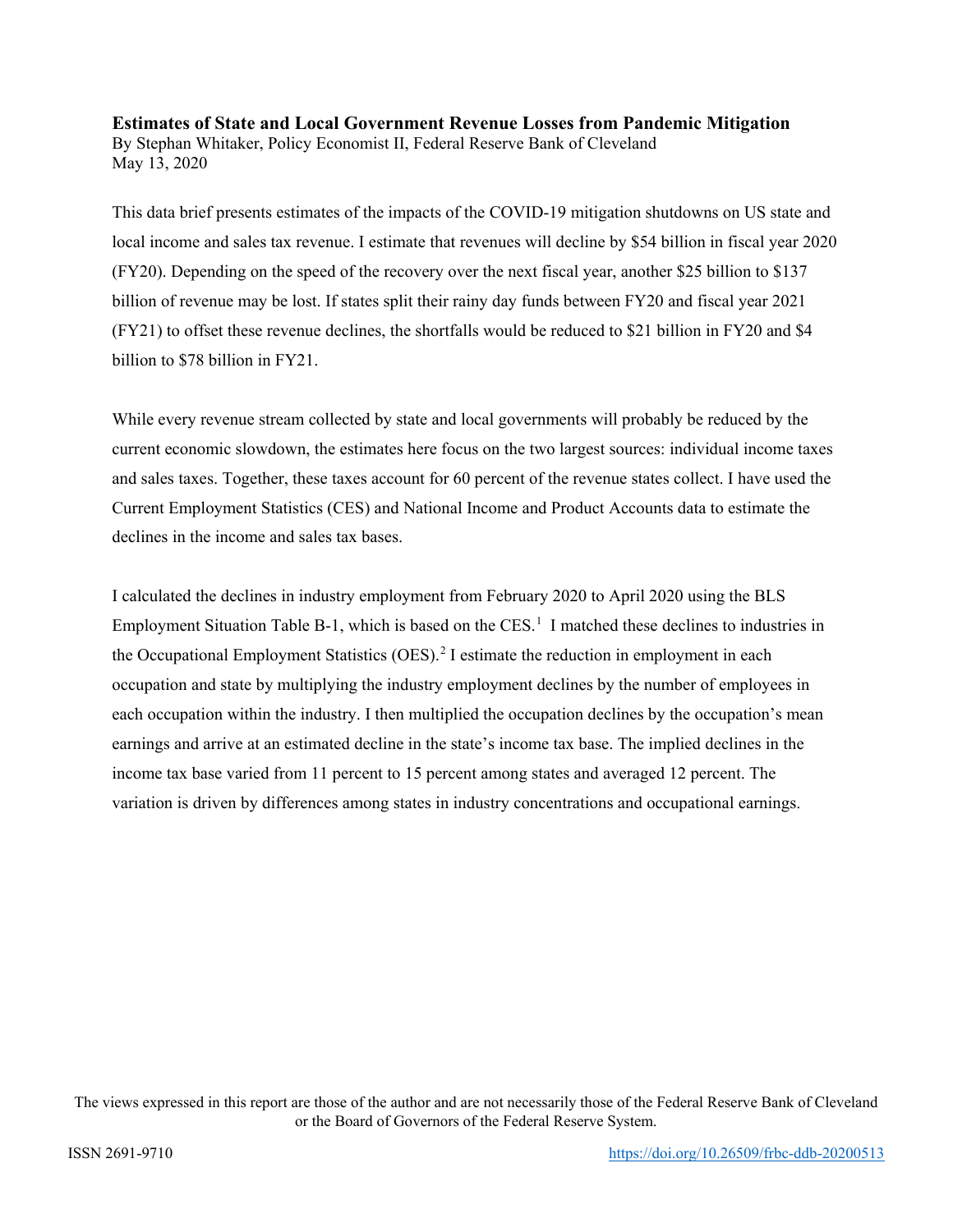As an example of how the CES data are used to estimate the decline in the income tax base, consider waitstaff in Ohio. The CES data show a 47 percent decline in the number of employees working in the "food and drink places" industry (NAICS 722). Nationally, "food and drink places" employ 87 percent of all waitstaff. Applying the industry decline to the total earnings of waitstaff in Ohio who work in food and drink places (the count times the average earnings) suggests a loss of \$877 million in earnings. I sum these losses for all industry-occupation combinations, and it suggests a decline of \$29 billion. This is 11 percent of the total earnings observed in Ohio in the OES data, so I estimate that Ohio income tax revenue will decline by 11 percent.

| CES decline in   |        | Share of waitstaff           |        |              |        | Mean annual  |     | Decline in |
|------------------|--------|------------------------------|--------|--------------|--------|--------------|-----|------------|
| "food and drink" |        | who work in "Food"           |        | Number of    |        | earnings of  |     | income tax |
| industry         | $\ast$ | service and                  | $\ast$ | waitstaff in | $\ast$ | waitstaff in |     | base in    |
| employment       |        | Drinking Places"<br>industry |        | Ohio         |        | Ohio         |     | Ohio       |
| $-0.47$          | *      | 0.87                         | *      | 94,720       | *      | \$22,650     | $=$ | $-$ \$877M |
|                  |        |                              |        |              |        |              |     |            |

To estimate reduced sales tax revenue, I used the "Personal Consumption Expenditures by Type of Product" table from the National Income and Product Accounts.<sup>[3](#page-10-2)</sup> I selected the line items that are usually subject to sales taxes and observed a 4 percent decline in total expenditures on these line items from 2019:Q4 to 2020:Q1 (seasonally adjusted). I assume all of this decline is due to the shutdowns and it all occurred in the final two weeks of the quarter. This suggests taxable sales declined by 26 percent in these last two weeks. There is no geographic variation in the estimated decline of sales.

Data on state and local finances are collected every five years by the Census of Governments (COG).<sup>[4](#page-10-3)</sup> I inflation-adjusted the most recent income and sales tax revenues for each state and local government (Census of Governments 2017) and applied the income and sales tax declines. The COG revenue figures include revenues flowing into all funds, not just the government's general fund. While most discussion of state and local budgets focuses on general funds, using the broad COG definition reflects that revenue losses in other funds might also create urgent demands for resources. Almost all states end their fiscal years on June 30, and this means that they had accrued or collected 73 percent of their FY20 revenue before shutdowns began in mid-March 2020.<sup>[5](#page-10-4)</sup> They will be collecting taxes from their reduced tax bases during the last quarter of FY20. The estimation calculations assume earnings and sales are suppressed throughout the quarter, but states are beginning to allow some businesses to reopen. To the extent that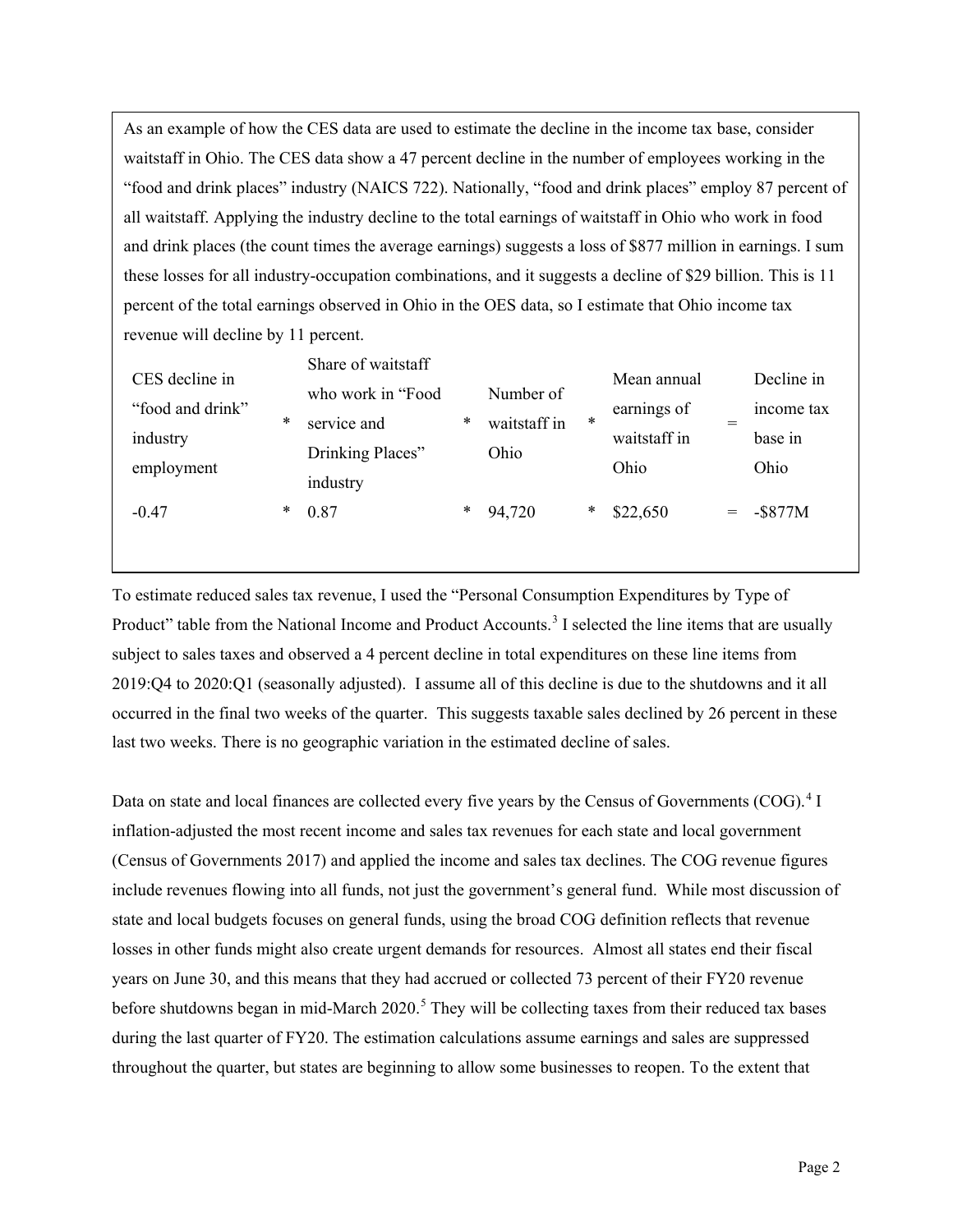earnings and sales rebound during this quarter, the realized revenue losses will likely be less than is estimated here.

In table 1, I present the income and sales tax revenues that are likely to be lost in the remainder of FY20. These total \$42 billion. The losses range from 0.3 percent (Alaska) to 5.5 percent (Texas) of annual own revenue. Because most states operate under balanced budget requirements, they will be forced to reduce spending by an amount equal to the revenue decline during the single remaining quarter of FY20. For example, a state that loses 4 percent of its annual revenue during the fourth quarter must cut 16 percent of the spending it planned to do during that quarter to finish the year in balance.

State governments maintain rainy day funds (RDF) and other unallocated assets that can be used to smooth through declines in revenue. The National Association of State Budget Officers publishes these fund balances annually.<sup>[6](#page-10-5)</sup> Because FY21 is very likely to be a financially difficult year for states, I have assumed that they will use half of their RDFs in FY20 and the other half in FY21.<sup>[7](#page-10-6)</sup> The last column of table 1 presents the revenue losses that would not be covered by the RDFs. This substantially reduces revenue shortfalls to \$9 billion.

The lost revenue for local governments is presented in table 2. These estimates are calculated the same way as the state estimates except that I used OES data for the local governments' metro or rural areas instead of the state-level data. The total estimated forgone revenue for local governments in FY20 is \$12 billion. Local governments also maintain RDFs, so the need will be lower than this total implies. However, no good measure of these funds is available, so I am unable to adjust the figures.

Table 3 presents estimates of the FY21 lost revenue under three scenarios. The most optimistic scenario assumes that businesses will begin reopening in May 2020, that most businesses have survived the shutdowns, and that furloughed employees will return to their former employers. In this scenario, the income and sales tax bases reverse half of the shutdown decline by July 2020, and the recovery is complete by October 2020. For the second scenario, I assume the income and sales tax bases take four quarters to recover. This is modeled on the experience of the Great Recession. Personal income reached its recession low in 2009:Q1, and it took four quarters to return to its previous high. Consumer expenditures hit their trough in 2009:Q2 and took three quarters to recover. In the last scenario, I assume half of the declines are reversed by July 2020, but a resurgence of the virus forces the shutdowns to be reimposed in October 2020. The slow recovery described in the second scenario then begins in 2021.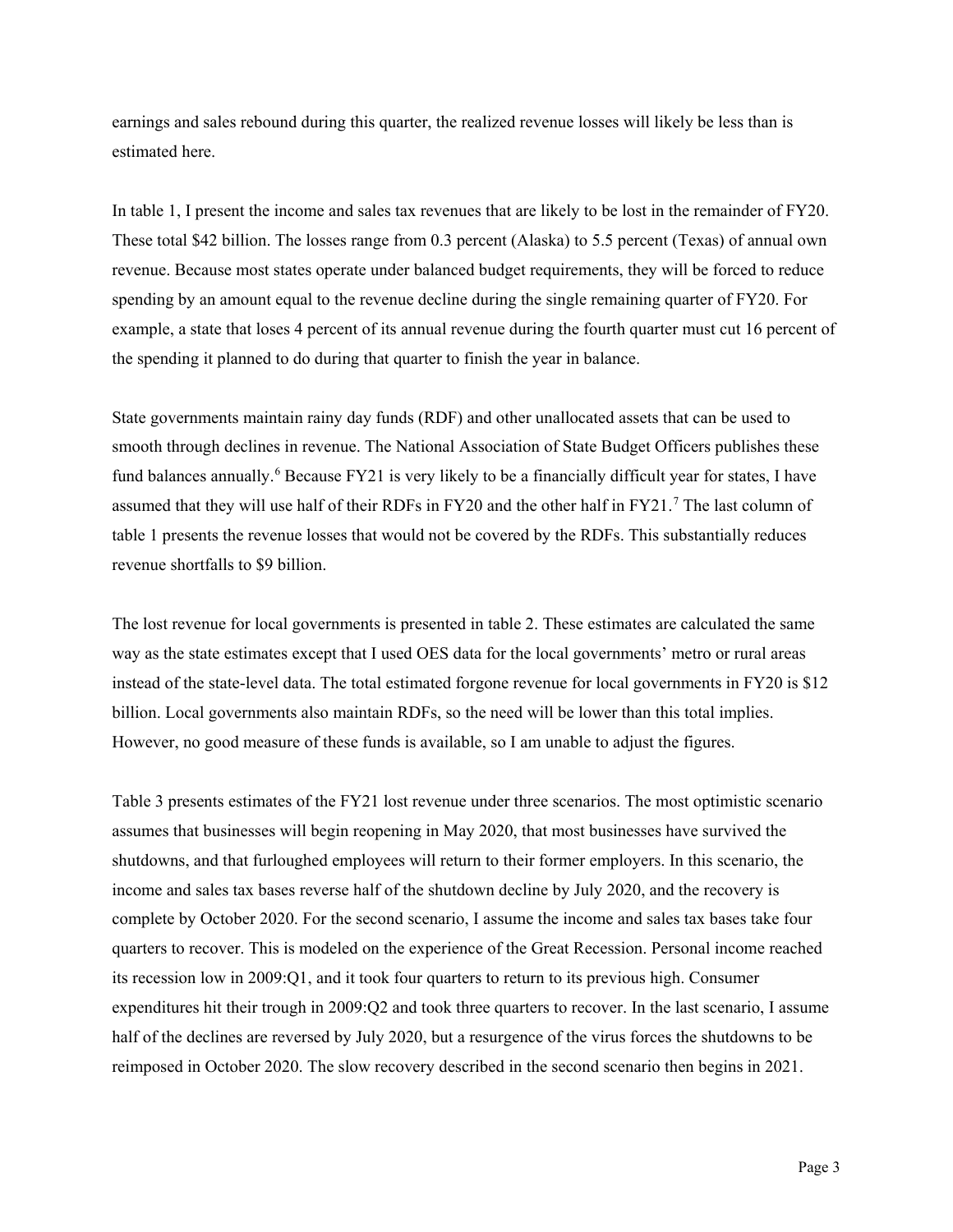Under the most optimistic scenario, states and local governments will lose \$25 billion in revenue in FY21. They are estimated to lose \$73 billion if we experience a slow recovery and \$137 billion if there is a resurgence of COVID-19. Again, a portion of this can be offset by RDFs, but a majority will have to be matched with spending cuts unless state and local governments receive grants or raise taxes.

## **Why don't these estimates match my state's announced budget cuts?**

These estimates are meant to arrive at the scale of the national aggregate losses. They apply a uniform estimation technique to standardized data so that the relative size of the challenges facing the states can be assessed. They may differ from announced budget cuts for reasons including the following:

- State revenue offices have microdata on their states' tax payers that is not publically available. This detailed data may support higher or lower revenue forecasts.
- States may be forecasting increased revenues in May and June 2020 as businesses reopen. They may announce further cuts if the revenues remain low.
- Tax revenues may have been above or below projections earlier in FY20.
- The estimates here are based on inflation-adjusted values from FY17. A state's actual revenues may have grown faster or slower than inflation.
- States may have changed their tax rates and mix of revenue sources since FY17.
- States may have options to offset revenue shortfalls in addition to using RDF. For example, they may delay payments to vendors or push an employee pay period into FY21.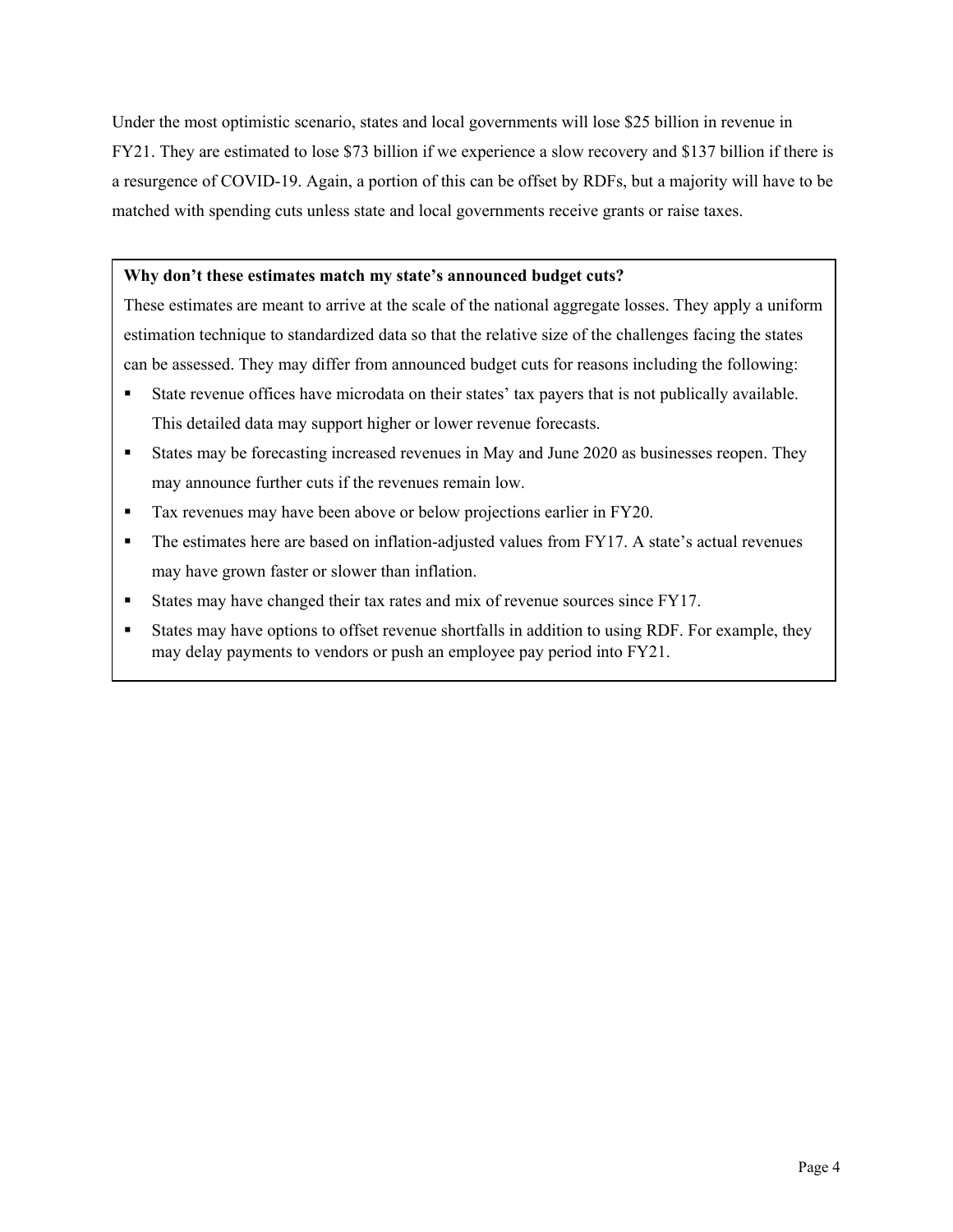|                                | Revenue type                          |        | Total losses as share of <sup>1</sup> |                          | Losses beyond |
|--------------------------------|---------------------------------------|--------|---------------------------------------|--------------------------|---------------|
|                                | Income                                | Sales  | All Revenue                           | Own Revenue              | 50% of RDF    |
| Alabama                        | 166                                   | 547    | 2.5                                   | 3.9                      | 137           |
| Alaska                         | $\overline{\phantom{0}}$              | 18     | 0.2                                   | 0.3                      |               |
| Arizona                        | 130                                   | 641    | 2.0                                   | 3.4                      | 229           |
| Arkansas                       | 85                                    | 327    | 1.8                                   | 2.9                      | 335           |
| California                     | 2,586                                 | 3,584  | 2.0                                   | 2.9                      |               |
| Colorado                       | 207                                   | 367    | 1.9                                   | 2.8                      | 51            |
| Connecticut                    | 239                                   | 486    | 2.4                                   | 3.3                      |               |
| Delaware                       | 36                                    | 39     | 0.8                                   | 1.2                      |               |
| Florida                        | $\overline{\phantom{a}}$              | 2,371  | 2.6                                   | 3.8                      | 994           |
| Georgia                        | 331                                   | 613    | 2.0                                   | 3.1                      |               |
| Hawaii                         | 81                                    | 304    | 2.7                                   | 3.4                      |               |
| Idaho                          | 52                                    | 155    | 2.2                                   | 3.2                      |               |
| Illinois                       | 395                                   | 1,296  | 2.3                                   | 3.3                      | 1,382         |
| Indiana                        | 169                                   | 766    | 2.3                                   | 3.6                      |               |
| Iowa                           | 111                                   | 321    | 1.7                                   | 2.2                      |               |
| Kansas                         | $70\,$                                | 299    | 2.0                                   | 2.6                      | 32            |
| Kentucky                       | 137                                   | 393    | 1.7                                   | 2.9                      | 378           |
| Louisiana                      | 92                                    | 471    | 1.9                                   | 3.5                      | 348           |
| Maine                          | 50                                    | 151    | 2.2                                   | 3.4                      |               |
| Maryland                       | 264                                   | 643    | 2.0                                   | 3.0                      | 261           |
| Massachusetts                  | 439                                   | 613    | 1.7                                   | 2.5                      |               |
| Michigan                       | 447                                   | 1,430  | 2.7                                   | 4.0                      | 1,554         |
| Minnesota                      | 332                                   | 738    | 2.4                                   | 3.3                      |               |
| Mississippi                    | 58                                    | 344    | 1.9                                   | 3.4                      | 112           |
| Missouri                       | 189                                   | 376    | 1.8                                   | 2.9                      | 91            |
| Montana                        | 38                                    | 40     | 1.1                                   | $2.0$                    |               |
| Nebraska                       | 67                                    | 167    | 2.2                                   | 3.2                      |               |
| Nevada                         | $\qquad \qquad \blacksquare$          | 482    | 2.9                                   | 4.5                      | 114           |
| New Hampshire                  | $\overline{c}$                        | 67     | 0.8                                   | 1.3                      | 18            |
|                                | 409                                   | 985    | 2.0                                   | 2.8                      | 761           |
| New Jersey<br>New Mexico       | 42                                    | 213    | 1.4                                   | 2.5                      |               |
| New York <sup>2</sup>          | $\blacksquare$                        |        | $\overline{\phantom{a}}$              | $\overline{\phantom{a}}$ |               |
| North Carolina                 | 370                                   | 814    | 2.0                                   | 3.0                      |               |
| North Dakota                   | 10                                    | 94     | 1.5                                   | 2.1                      |               |
| Ohio                           | 254                                   | 1,304  | 2.1                                   | 3.2                      |               |
| Oklahoma                       | 97                                    | 262    | 1.5                                   | 2.3                      |               |
|                                | 265                                   | 106    | 1.1                                   | 1.7                      |               |
| Oregon<br>Pennsylvania         | 364                                   | 1,403  | 1.9                                   | 2.9                      | 1,508         |
| Rhode Island                   | 39                                    | 118    | 1.8                                   | 2.8                      | 51            |
|                                | 133                                   | 323    | 1.5                                   | 2.3                      |               |
| South Carolina<br>South Dakota |                                       | 106    | 2.3                                   | 3.6                      | 11            |
| Tennessee                      | $\overline{\phantom{a}}$<br>$\,$ $\,$ | 696    | 2.2                                   | 3.6                      |               |
| Texas                          |                                       | 4,893  | 3.6                                   | 5.5                      | 145<br>108    |
| Utah                           | 110                                   | 246    | 1.8                                   | 2.4                      |               |
| Vermont                        | 24                                    | 74     | 1.5                                   | 2.2                      |               |
|                                |                                       |        |                                       |                          |               |
| Virginia                       | 376                                   | 481    | 1.7                                   | 2.1<br>3.8               | 166<br>89     |
| Washington                     | $\overline{\phantom{a}}$              | 1,333  | 2.6                                   |                          |               |
| West Virginia                  | 56                                    | 186    | 1.8                                   | 2.9                      |               |
| Wisconsin                      | 237                                   | 555    | 2.1                                   | $2.8\,$                  | 1             |
| Wyoming                        | $\frac{1}{2}$                         | 53     | 0.9                                   | 1.6                      |               |
| <b>Total</b>                   | 9,567                                 | 32,294 |                                       |                          | 8,876         |

**Table 1. Estimated declines in state revenue in FY20 (\$ millions)**

**Total** 8,887 32,294 8,876 1 2007 32,294 8,876 1 2007 1 "All Revenue" excludes federal transfers.

 $2$  New York's FY20 closed on March 31, 2020, so it is not impacted in the estimation scenario.

Sources: Census of Governments, Occupational Employment Statistics, National Association of State Budget Officers, National Income and Product Accounts, Bureau of Labor Statistics Current Employment Statistics, and author's calculations.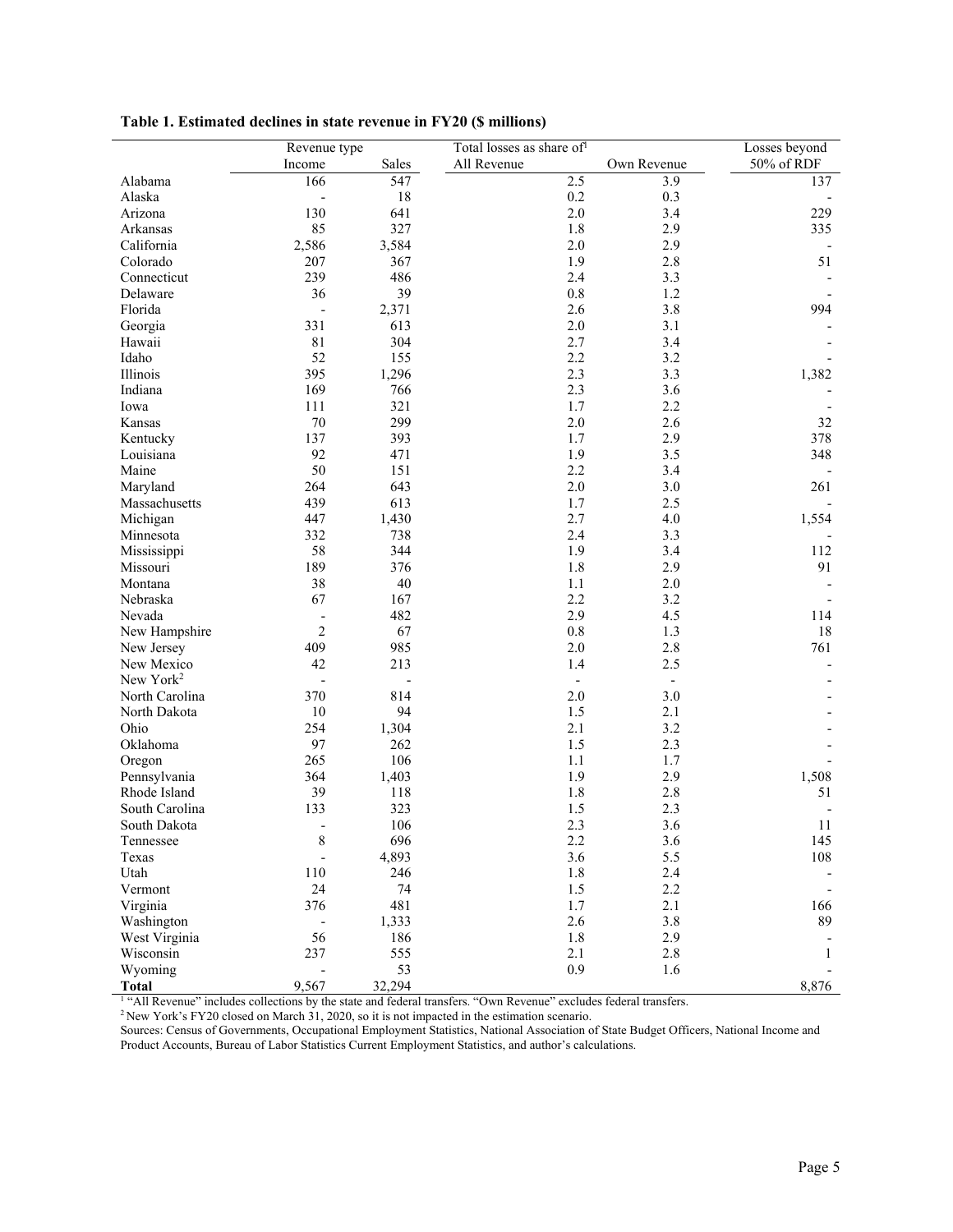|                      | Revenue Type             |                  |                          | Jurisdiction Type            |                              |                |  |
|----------------------|--------------------------|------------------|--------------------------|------------------------------|------------------------------|----------------|--|
|                      | Income                   | Sales            | City and Town            | County                       | Schools                      | Special        |  |
| Alabama              | 4                        | 286              | 234                      | 56                           | $\overline{\phantom{a}}$     |                |  |
| Alaska               |                          | 28               | 22                       | $\sqrt{6}$                   |                              |                |  |
| Arizona              |                          | 236              | 199                      | 22                           |                              | 15             |  |
| Arkansas             |                          | 140              | 86                       | 54                           |                              |                |  |
| California           |                          | 1,409            | 964                      | 95                           |                              | 350            |  |
| Colorado             |                          | 519              | 377                      | 64                           |                              | 78             |  |
| Connecticut          |                          |                  | $\overline{\phantom{a}}$ |                              |                              |                |  |
| Delaware             |                          |                  |                          |                              |                              |                |  |
| District of Columbia |                          | 1                |                          |                              |                              |                |  |
|                      | 85                       | 189              | 274                      |                              |                              |                |  |
| Florida              | $\overline{a}$           | 628              | 237                      | 339                          | 52                           |                |  |
| Georgia              |                          | 391              | 69                       | 193                          | 128                          |                |  |
| Hawaii               |                          | 30               | 25                       | 5                            |                              |                |  |
| Idaho                |                          | 5                | $\overline{4}$           | $\mathbf{1}$                 |                              | 1              |  |
| Illinois             | $\overline{\phantom{a}}$ | 519              | 247                      | 149                          | $\overline{a}$               | 123            |  |
| Indiana              | 28                       | 13               | 18                       | 23                           | $\overline{a}$               |                |  |
| Iowa                 | 3                        | 42               | 28                       | 8                            | 8                            |                |  |
| Kansas               | $\overline{a}$           | 143              | 92                       | 50                           | $\overline{a}$               |                |  |
| Kentucky             | 45                       | 50               | 58                       | 15                           | 22                           |                |  |
| Louisiana            | $\overline{a}$           | 405              | 153                      | 111                          | 131                          | $10\,$         |  |
| Maine                |                          |                  | $\overline{\phantom{a}}$ | $\overline{a}$               |                              |                |  |
| Maryland             | 158                      | 67               | 26                       | 198                          |                              |                |  |
| Massachusetts        | $\overline{\phantom{0}}$ | 29               | 28                       | 1                            |                              |                |  |
| Michigan             | 17                       | 20               | 32                       | 5                            |                              |                |  |
| Minnesota            |                          | 45               | 37                       | 9                            |                              |                |  |
| Mississippi          | $\overline{\phantom{a}}$ | 12               | 9                        | $\overline{c}$               |                              |                |  |
| Missouri             | 5                        | 278              | 159                      | 117                          |                              | $\tau$         |  |
| Montana              |                          | $\mathbf{1}$     | 1                        | $\overline{\phantom{0}}$     | $\overline{a}$               |                |  |
| Nebraska             |                          | 50               | 46                       | $\mathbf{1}$                 | 3                            |                |  |
| Nevada               |                          | 118              | 15                       | 102                          |                              |                |  |
| New Hampshire        |                          |                  |                          |                              |                              |                |  |
| New Jersey           |                          | 17               | 17                       |                              |                              |                |  |
|                      |                          | 84               | 56                       |                              |                              |                |  |
| New Mexico           | $\overline{\phantom{a}}$ |                  |                          | 26                           | $\qquad \qquad \blacksquare$ | $\overline{c}$ |  |
| New York             | 357                      | 1,627            | 1,038                    | 942                          | $\overline{c}$               |                |  |
| North Carolina       | $\overline{\phantom{a}}$ | 231              | 82                       | 150                          |                              |                |  |
| North Dakota         | $\overline{\phantom{a}}$ | 28               | 22                       | 6                            | $\overline{\phantom{a}}$     |                |  |
| Ohio                 | 251                      | 282              | 255                      | 217                          | 13                           | 48             |  |
| Oklahoma             | $\overline{a}$           | 165              | 134                      | 31                           | $\overline{a}$               |                |  |
| Oregon               |                          | 40               | 32                       | $\,$ $\,$                    |                              |                |  |
| Pennsylvania         | 178                      | 110              | 190                      | 16                           | 81                           | 2              |  |
| Rhode Island         | $\overline{\phantom{a}}$ | 2                | $\overline{c}$           |                              |                              |                |  |
| South Carolina       | $\overline{\phantom{a}}$ | 61               | 25                       | 36                           |                              |                |  |
| South Dakota         |                          | 41               | 39                       | $\qquad \qquad \blacksquare$ | 2                            |                |  |
| Tennessee            | $\overline{a}$           | 192              | 83                       | 108                          | $\overline{a}$               |                |  |
| Texas                |                          | 1,005            | 734                      | 66                           |                              | 206            |  |
| Utah                 |                          | 121              | 54                       | 67                           |                              |                |  |
| Vermont              |                          | $\boldsymbol{2}$ | 2                        |                              |                              |                |  |
| Virginia             |                          | 210              | 105                      | 104                          |                              | 1              |  |
| Washington           |                          | 564              | 257                      | 159                          |                              | 148            |  |
| West Virginia        |                          | 9                | $\sqrt{6}$               | 2                            |                              |                |  |
| Wisconsin            |                          | 52               | 9                        | 37                           |                              | 7              |  |
| Wyoming              |                          | 8                | $\overline{c}$           | 7                            |                              |                |  |
| <b>Total</b>         | 1,131                    | 10,505           | 6,584                    | 3,608                        | 442                          | 998            |  |

# **Table 2. Estimated declines in local government FY20 revenue (\$ millions)**

Sources: Census of Governments, Occupational Employment Statistics, National Income and Product Accounts, Bureau of Labor Statistics Current Employment Statistics, and author's calculations.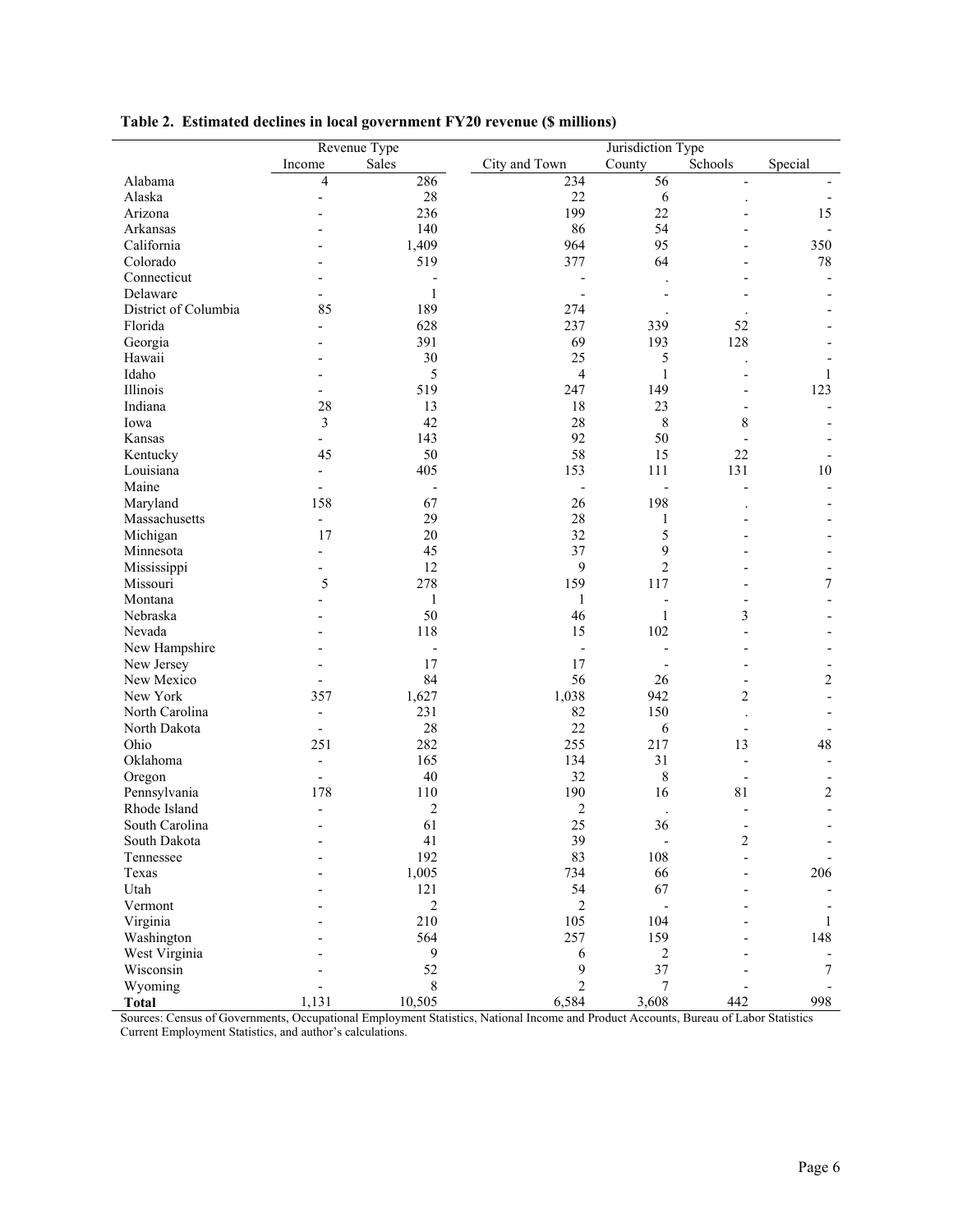|                                  | FY20 |          |      |             |
|----------------------------------|------|----------|------|-------------|
|                                  |      | V-shaped | Slow | Second wave |
| <b>State</b>                     | 41.9 | 21.9     | 63.1 | 117.1       |
| Local                            | 11.6 | 2.7      | 9.8  | 20.3        |
| State $+$ Local                  | 53.5 | 24.6     | 72.9 | 137.4       |
| States beyond 50% of RDF         | 8.9  | 1.5      | 18.2 | 57.5        |
| States beyond 50% of RDF + Local | 20.5 | 4.3      | 27.9 | 77.8        |

**Table 3. Declines in income and sales tax revenue under alternate scenarios (\$ billions)**

Sources: Census of Governments, Occupational Employment Statistics, National Association of State Budget Officers, National Income and Product Accounts, Bureau of Labor Statistics Current Employment Statistics, and author's calculations.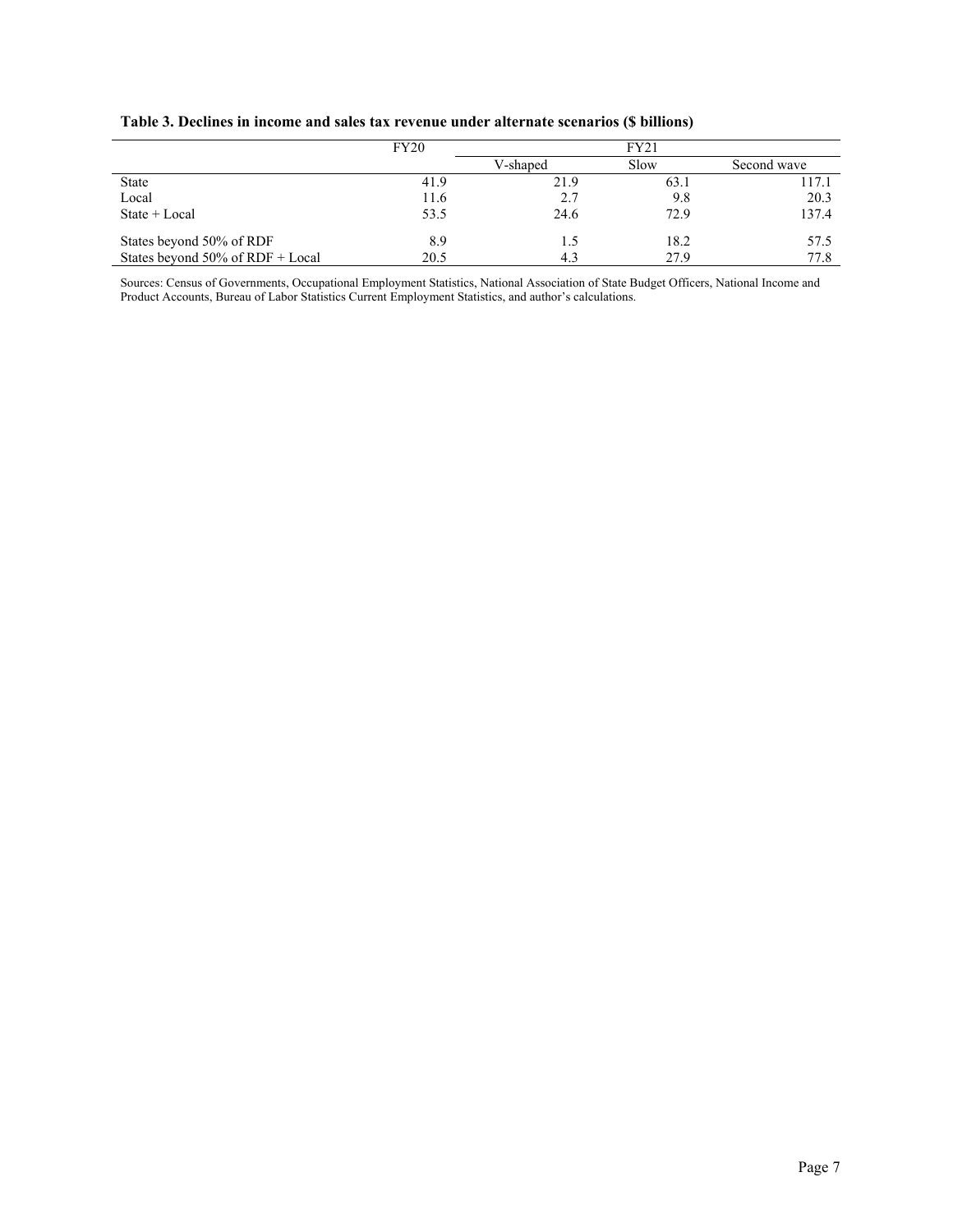#### **Appendix**

#### **I. Assumptions and limitations of the estimates**

I have assumed that a 1 percent decline in earnings results in a 1 percent decline in income tax revenue. The OES earnings data reports on individuals, but income taxes are assessed by household. If the earnings losses are concentrated in lower-income households, those states that have progressive income tax brackets will continue to collect closer-to-normal amounts from higher-income households. I have implicitly assumed that investment income declines as much as earned income. Some states tax unemployment insurance benefits, so those states will receive some additional revenue from the CARES Act supplements to benefits.

I have not modeled the declines in revenue from sources such as gambling, tolls, and licensing fees. All of these must be expected to decline to some degree. The estimates do not reflect the variation in timing and extent of the mitigation restriction from state to state. I assume sales and income tax base declines are equal for all the jurisdictions in the same metro or rural area.

If the lost revenue estimated here were replaced, it is possible states would still have to cut budgeted spending because of increases in other expenses. Many recently unemployed people may become eligible for Medicaid and require additional state support. Also, states can borrow from the federal government to refill exhausted unemployment insurance (UI) trust funds, but the states may also consider transferring money from the general fund to the UI trust.

These estimates primarily reflect the mandated shutdowns. An unknown factor is how much consumers and businesses will pull back on their spending as a result of uncertainty and economic hardship caused by the pandemic. This loss of confidence could make any of the recovery scenarios worse. Recent past recessions are limited in what they can teach us because none has required adjusting to a need for social distancing. After September 11, 2001, consumers had to gain confidence that they would not be victimized by a terrorist attack, and in this case, the threat appeared, in theory, to be limited to or at least far more likely to occur at high-profile locations or events. However, COVID-19 is not limited by such parameters, but is both invisible and widespread. We do not know how costly it will be for factories, universities, airports, and concert venues to accommodate social distancing.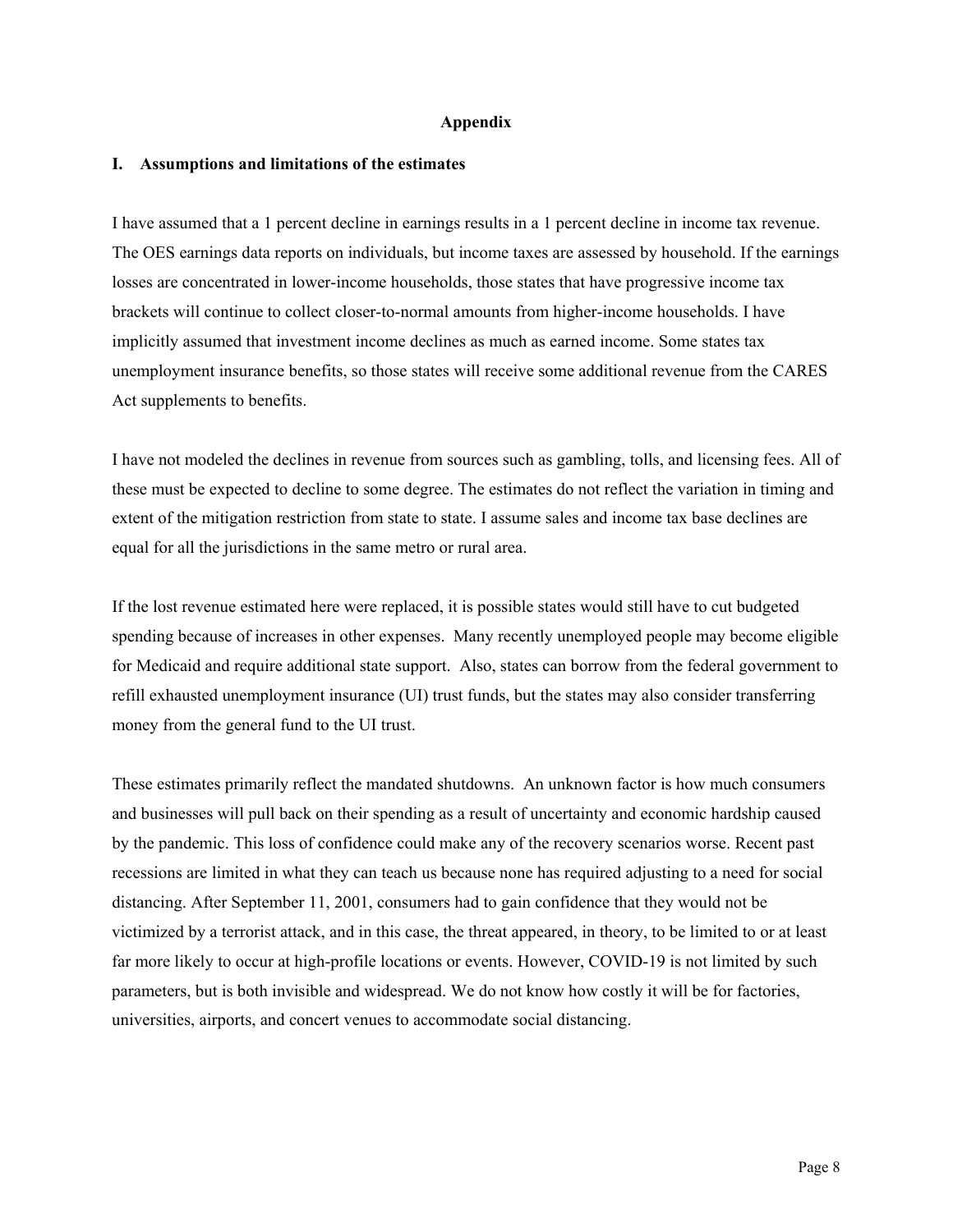### **II. Estimating calculations**

From the OES data before the pandemic, the number of employees in occupation *j* in state *s* is

## $employees_{is}$

The CES employment declines from February to April assign a *covid\_employment\_reduction* to each industry *i*. These are translated into a reduced count of employees in occupation *j* in state *s* by multiplying the national shares of workers in occupation *j* that work in industry *i* and summing over all industries.

$$
employee s\_reduced_{js} = \sum_{i} [covid\_emplogment\_reduction_{i} * \frac{employes_{ji}}{employes_{j}} * employee s_{js}]
$$

The prepandemic income tax base in state *s* is the product of the employee count in occupation *j* in state *s* and the mean earnings of workers in occupation *j* in state *s*, summed over all occupations.

$$
income\_tax\_base_s = \sum_j \, employees_{js} * \,mean\_earnings_{js}
$$

The postpandemic income tax base in state *s* is estimated the same way, except the reduced employment count in occupation *j* in state *s* is used.

$$
income\_tax\_base\_reduced_s = \sum_j employpes\_reduced_{js} * mean\_earnings_{js}
$$

The annual income tax revenue decline in state *s* is 1 minus the weighted combination of quarters when the full income tax base is available and quarters when the reduced income tax base is available. *recovery<sub>d</sub>* is a value defined by the scenario that reflects how much of the decline is in effect in the quarter *d*. When the economy is operating normally,  $recovery_d = 1$ . With a full shutdown in place,  $recovery<sub>d</sub> = 0.$ 

$$
income\_tax\_revenue\_decline_s = \frac{1}{4} \sum_{d} \left( (1-recovery_d) * \left(1 - \frac{income\_tax\_base\_reduced_s}{income\_tax\_base_s}\right) \right)
$$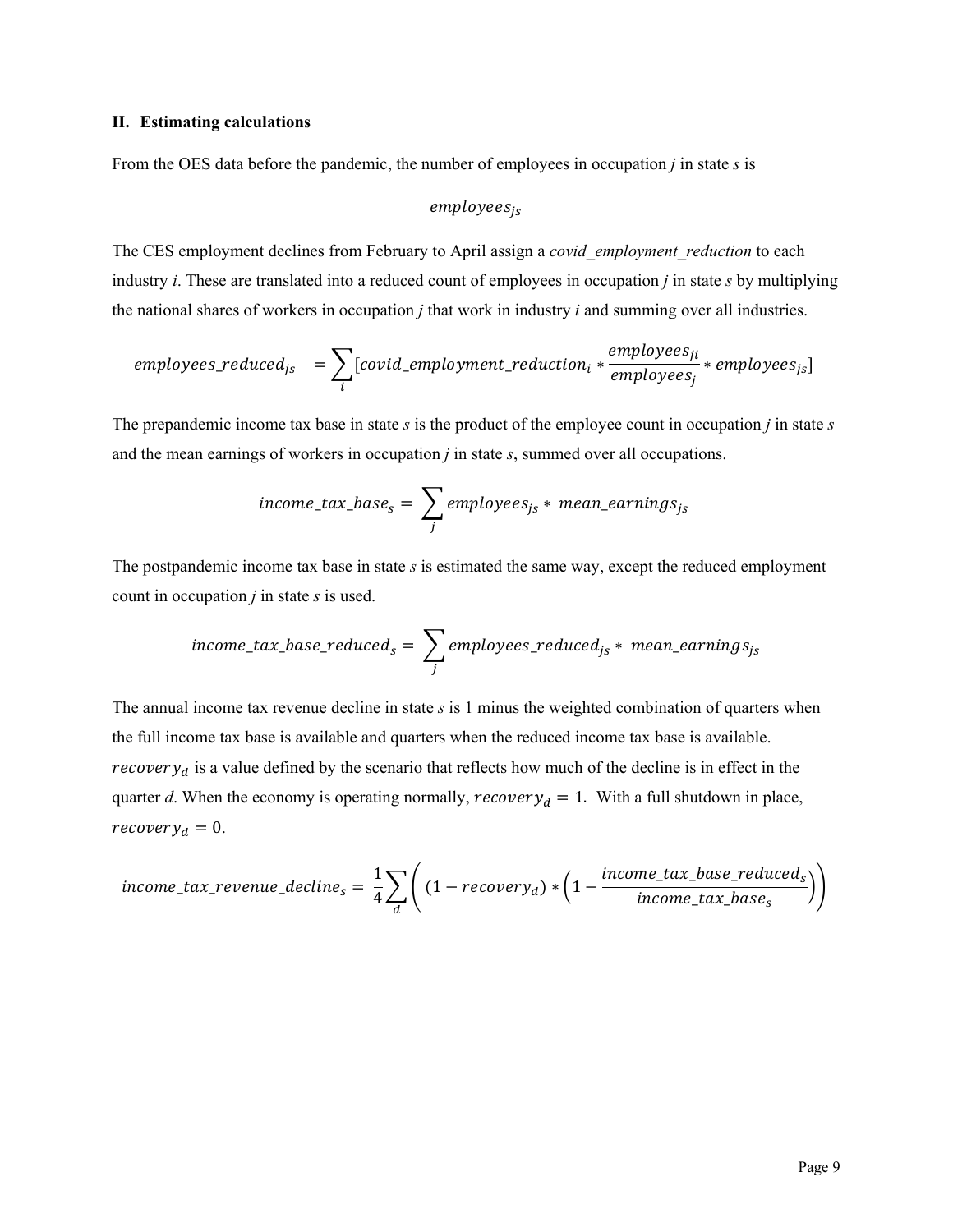| Calendar Quarter    | Fiscal Quarter (most<br>common) | V-Shaped Recovery | Slow (Great)<br>Recession-like)<br>recovery | Second Wave<br>Recovery |
|---------------------|---------------------------------|-------------------|---------------------------------------------|-------------------------|
| 2019:03             | 2020:O1                         | 1.00              | 1.00                                        | 1.00                    |
| 2019:04             | 2020:Q2                         | 1.00              | 1.00                                        | 1.00                    |
| 2020:O1             | 2020:03                         | 1.00              | 1.00                                        | 1.00                    |
| 2020:O <sub>2</sub> | 2020:O4                         | 0.00              | 0.00                                        | 0.00                    |
| 2020:03             | 2021:Q1                         | 0.50              | 0.25                                        | 0.50                    |
| 2020:04             | 2021:Q2                         | 1.00              | 0.50                                        | 0.00                    |
| 2021:01             | 2021:03                         | 1.00              | 0.75                                        | 0.25                    |
| 2021:02             | 2021:04                         | 1.00              | 1.00                                        | 0.50                    |
| 2021:Q3             | 2022:Q1                         | 1.00              | 1.00                                        | 0.75                    |
| 2021:04             | 2022:Q2                         | 1.00              | 1.00                                        | 1.00                    |

The *recovery* values used in the scenarios are as follows:

The income tax revenue lost is the product of the income tax revenue decline and the annual income tax revenue for the state. This amount is reported in column 2 of tables 1 and 2.

### $income\_tax\_revenue\_lost_s = income\_tax\_revenue\_decline_s * income\_tax\_revenue_s$

The *sales\_reduction* variable is the decline in consumption for products subject to sales tax from 2019:Q4 to 2020:Q1. It is multiplied by 13/2 to reflect that the data cover only two weeks of lockdown spending during the quarter. Without data on local sales by product, or other geographic variation, I have to assume that the scenario's *sales\_reduction* values are the same for all states.

$$
sales\_reduction = \frac{13}{2} \bigg( 1 - \frac{taxable\_sales_{2020Q1}}{taxable\_sales_{2019Q4}} \bigg)
$$

Paralleling the decline in the income tax base, the sales tax revenue decline adjusts for the combination of regular quarters and pandemic-impacted quarters.

$$
sales\_tax\_revenue\_decline_s = \frac{1}{4} \sum_d ((1-recovery_d) * sale\_reduction)
$$

The sales tax revenue lost is the product of the sales tax revenue decline and the annual sales tax revenue. This amount is reported in column 3 of tables 1 and 2.

$$
sales\_tax\_revenue\_lost_s = sales\_tax\_revenue\_decline_s * sale\_tax\_revenue_s
$$

The local government calculations are conducted in exactly the same way except for using OES employment and earnings measures by metro or rural area in place of the state-level values. The OES and COG data can be merged one to one by using the county. All metro and rural areas in the OES data are exclusive groups of counties.